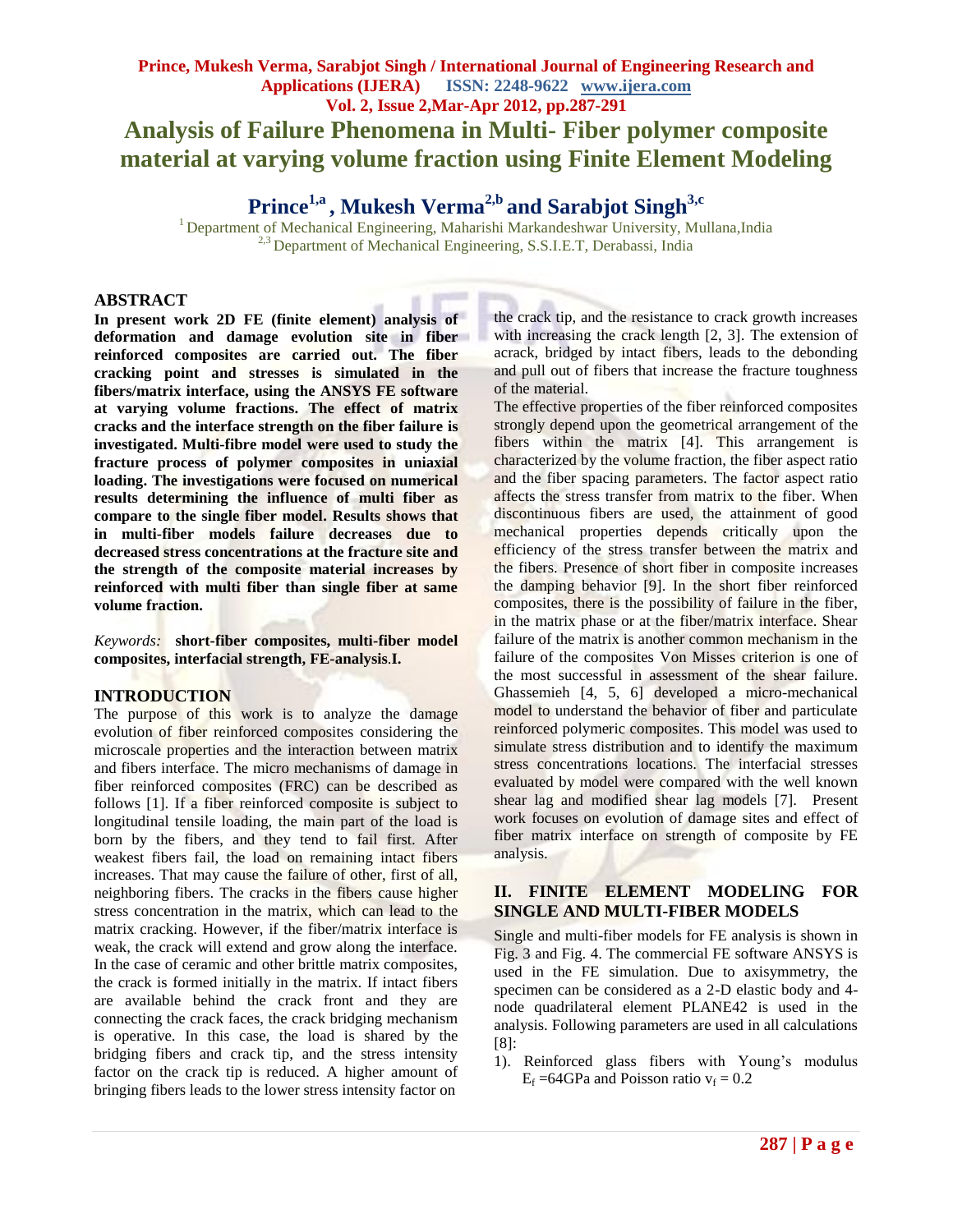2). Matrix is of nylon66 with Young's modulus  $E_m =$ 3GPa and Poisson ratio  $v_m = 0.35$ .

Following two cases are to be considered:

a). Interfacial stress distribution in single fiber model (radial & transverse) at 20% and 40% volume fraction of fiber in matrix.

b). The effect of multi-fiber model at 20% and 40% volume fraction.

FEA model of composite is similar to Prince [8] is considered to understand failure phenomena of Composite with single and multi fiber reinforcements. SL.

The continuous composite domain is assumed to consist of interconnected axisymmetric unit cells. For rod like (i.e. short) fibers, the selected unit cell is shown in Fig. 1 and Fig. 2.

When this unit cell is rotated 360° around y axis, a cylinder embedded in an outer cylinder is produced. This unit cell domain geometry is defined in terms of the following parameters:

 $L_f$ ,  $d_f$ ,  $r_f$ : length, diameter and radius of the fiber

 $L_{m}^{}$  ,  $d_{m}^{}$  ,  $r_{m}^{}$  : length, diameter and radius of the cell

- $a_f$  fiber aspect ratio:  $a_f = \frac{L_f}{d_f}$
- $x_f$  fiber spacing parameter :  $L_m - L_f = x_f \frac{L_f}{a_f}$

The dimensions of the unit cell are hence related to the volume fraction of the fibers in the composite by the following expression (1):

$$
L_f = \sqrt[3]{4(r_m a_f)^2 v_f L_m}
$$
 (1)



Fig 1: Composite domain showing short fibers reinforced in matrix



Fig 2: Complete model of fiber and matrix in unit cell

Table 1 and Table 2 shows the model dimensions of single and multi-fiber models.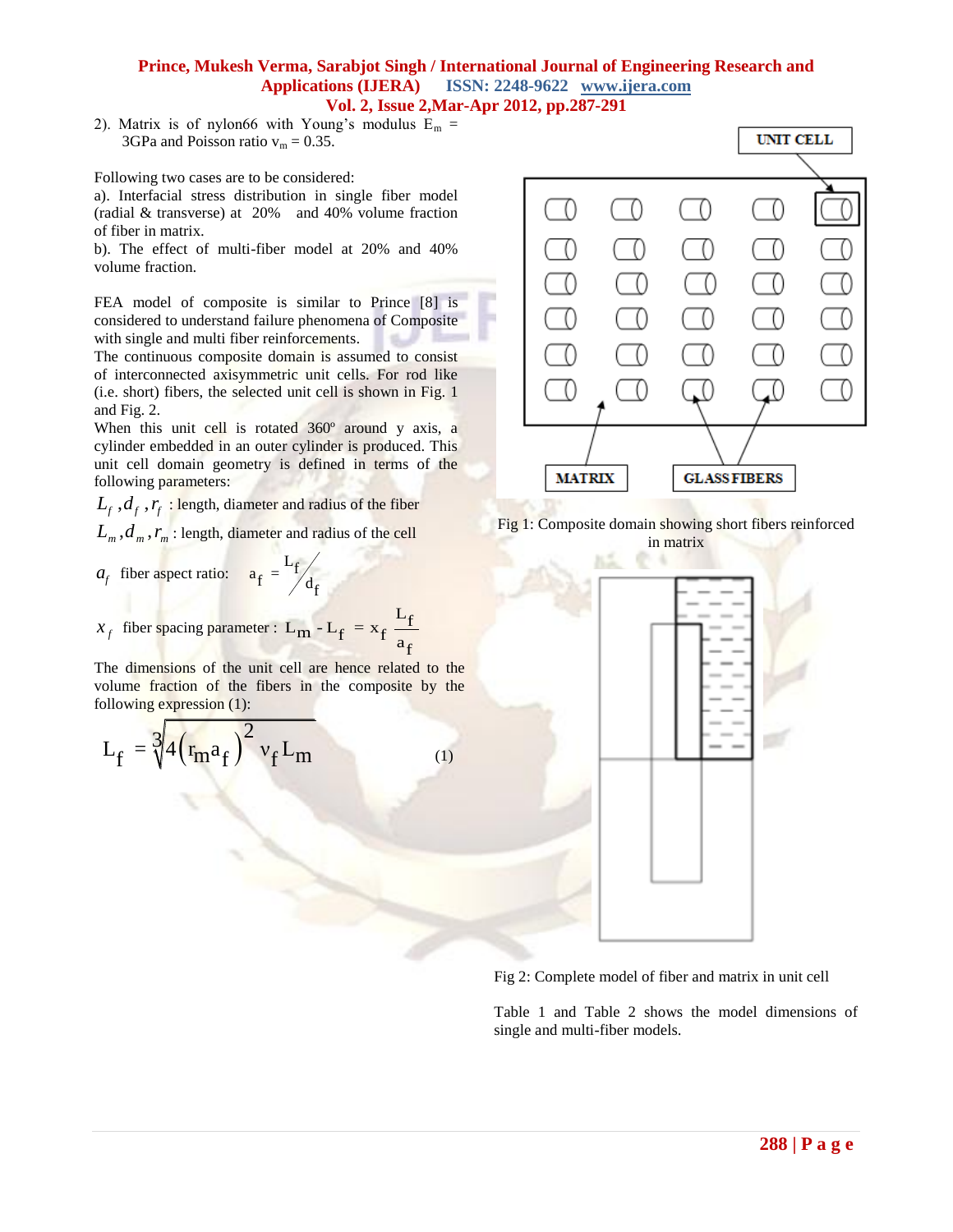



Fig 4: Multi fiber model for finite element analysis Table 1: Dimension of single fiber model with varying volume fraction

|                     | Matrix |                                        | Fiber        |              |
|---------------------|--------|----------------------------------------|--------------|--------------|
| Volume fraction (%) |        | $l_m(\mu m)$ r <sub>m</sub> ( $\mu$ m) | $l_f(\mu m)$ | $r_f(\mu m)$ |
| 10                  | 150    | 7.5                                    | 69.62        | 3.48         |
| 20                  | 150    | 7.5                                    | 87.72        | 4.38         |
| 30                  | 150    | 7.5                                    | 100.41       | 5.02         |
| 40                  | 150    | 7.5                                    | 110.52       | 5.52         |



| Volume<br>fraction $(\%)$ |                 | Matrix             |              | Fiber        |              |
|---------------------------|-----------------|--------------------|--------------|--------------|--------------|
| Single<br>fiber           | Double<br>fiber | $l_{m}$ ( $\mu$ m) | $r_m(\mu m)$ | $l_f(\mu m)$ | $r_f(\mu m)$ |
| 10                        | 20              | 150                | 7.5          | 87.72        | 4.38         |
| 20                        | 40              | 150                | 7.5          | 110.52       | 5.52         |
| 30                        | 60              | 150                | 7.5          | 126.51       | 6.32         |

## **III. BOUNDARY CONDITIONS**

The boundary conditions representing the application of tensile loads to a short fiber filled composite are constrained boundary conditions i.e. at *Y*=0, *Uy*=0, matrix and fiber have zero movement in *Y*-direction. Here the *Y*axis is in the direction of length interface of fiber and matrix and the model is axis-symmetric to it we have applied the  $p_y = 5.65$  x e-8 N/ $\mu$ m<sup>2</sup> pressure at the end face of the matrix i.e. at *y=Lm* (ref. Fig. 3 and Fig. 4).

### **IV. INTERFACIAL STRESS AT VARYING VOLUME FRACTION WITH SINGLE AND MULTI FIBER MODEL**

Quantitative prediction of the strength of the short fiber reinforced thermoplastics is a complex problem. A reason for this is non uniformity of stress distribution along the short fiber length and radial interface in these composites, this implies that the average stress carried by fibers at the point of failure will be less than their ultimate tensile strength. In short fiber reinforced polymer composites; the failure is mainly dependent upon the mechanical properties of their constituents and the tensile and shear strengths of the interfacial bonding of the fibers and the matrix. Another factor influencing the failure mechanism in these composites is the fiber aspect ratio (or fiber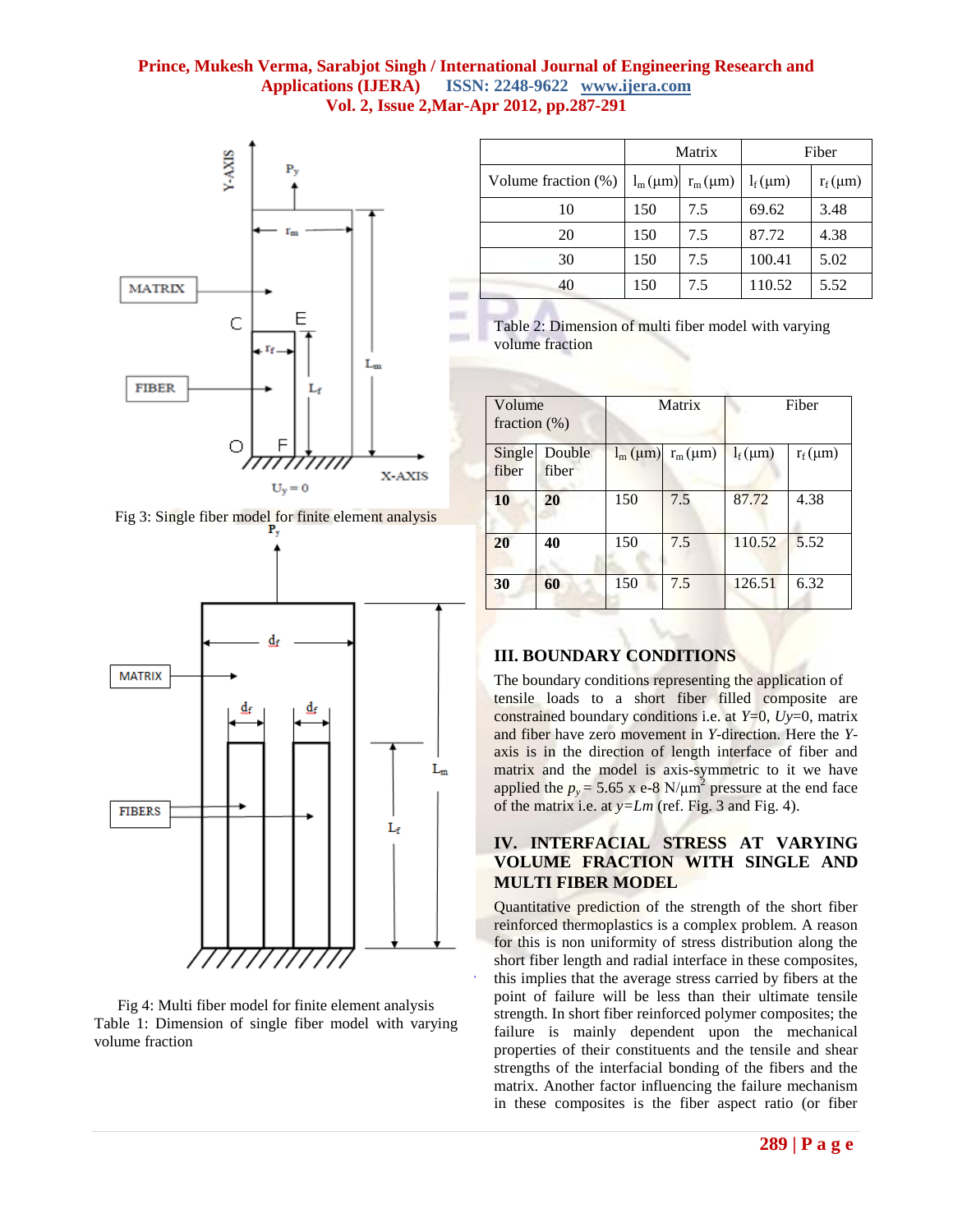length), which affects stress transfer from matrix to fiber, thus, in these materials there is always a possibility of failure in fiber or matrix at interface.

Numerical studies in this paper shows that the number of fiber involved in the model have marked influences on the analysis of failure phenomena of the composites. Fig. 6 shows that maximum stress occurs at sharp point interface. Fig. 5 represents the stress distribution along radial direction in single fiber model at 20% and 40% volume fraction which confirms maximum stress value at the sharp point due to stress concentration. As volume fraction increses stress decreases sharply because to fibers are main load carrying members and strength of composites increases with increse in reinforcement. Similar results are obtained for length interface showing von mises stress and tensile stress which are shown in Fig. 7.

Multi fiber composite model is shown in Fig. 8. In multi fiber model the stress value decreases than single fiber model at same boundary conditions due to increase in inferface as shown by Fig. 9. Comparision of results of single fiber and multi fiber models are shown in Fig. 10.







Fig. 6 Von Misses stress at 20% volume fraction in single fiber model











Fig. 9 Interfacial Von Misses stress at varying volume fraction in multi fiber model